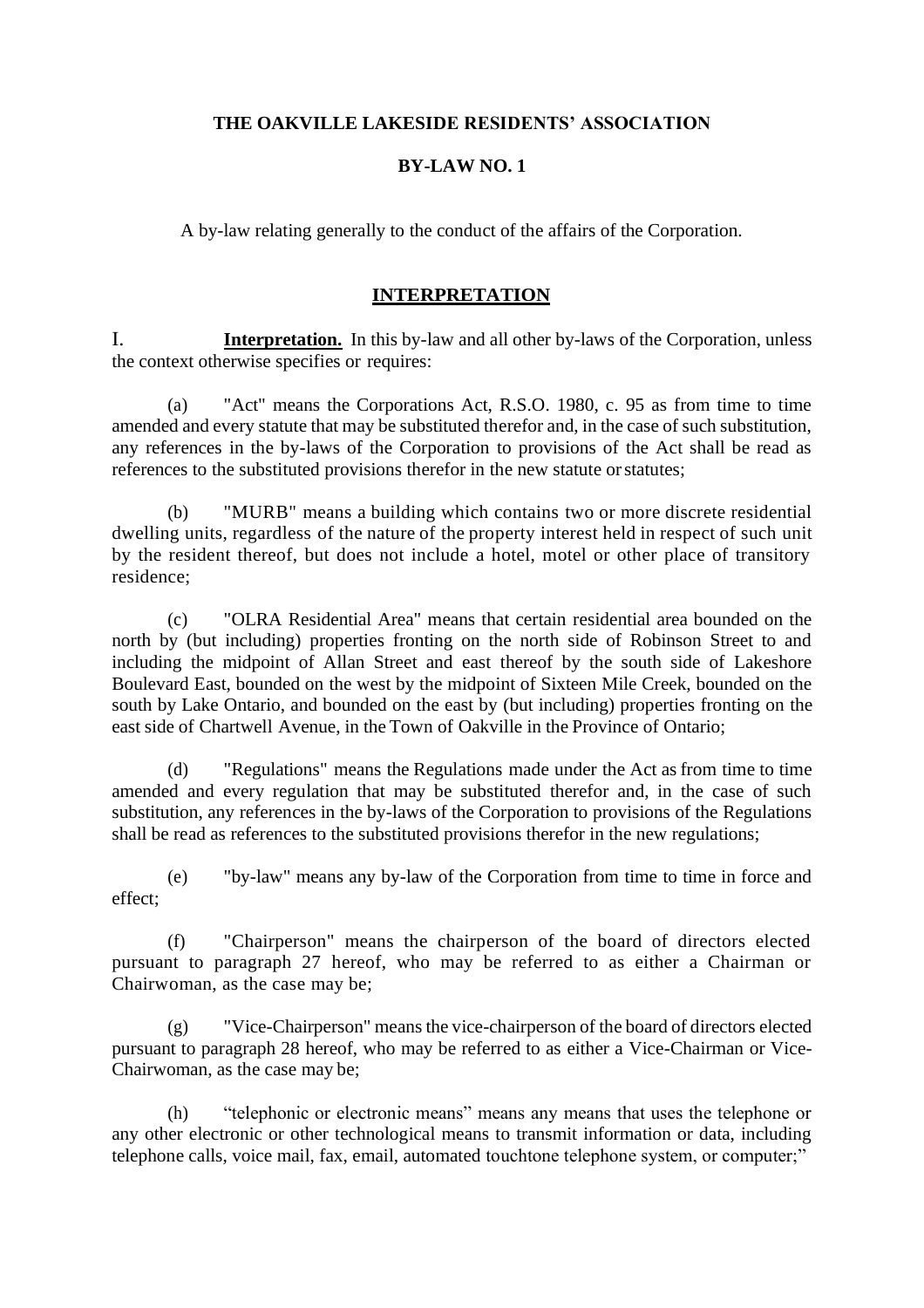(i) all terms which are contained in the by-laws of the Corporation and which are defined in the Act or the Regulations made thereunder shall have the meanings given to such terms in the Act or such Regulations;

(j) words importing the singular number only shall include the plural and vice versa and words importing a specific gender shall include the other genders; and the word "person" shall include bodies corporate, corporations, companies, partnerships, syndicates, trusts and any number or aggregate of persons; and

(k) the headings used in the by-laws are inserted for reference purposes only and are not to be considered or taken into account in construing the terms or provisions thereof or to be deemed in any way to clarify, modify or explain the effect of any such terms or provisions.

### **HEAD OFFICE**

2. **Head Office.** The head office of the Corporation shall be in the Town of Oakville, in the Regional Municipality of Halton, in the Province of Ontario and at such place therein as the directors of the Corporation may from time to time by resolution determine.

### **SEAL**

3. **Seal**. The seal, an impression whereof is stamped in the margin hereof, shall be the seal of the Corporation.

#### **DIRECTORS**

4. **Duties and number.** The affairs of the Corporation shall be managed by the board of directors who may be known and referred to as directors, trustees or governors and who may exercise all such powers and do all such acts and things as may be exercised or done by the Corporation that are not by the by-laws or any special resolution of the Corporation or by statute expressly directed or required to be done in some other manner. The board of directors shall consist of such number of directors as may be determined from time to time by special resolution.

5. **Qualifications**. Every director shall be eighteen (18) or more years of age and, subject to section 286 of the Act, shall be a General Member of the Corporation or shall become a General Member of the Corporation within ten (10) days after his election or appointment as a director.

6. **Term of office and vacancies.** The directors' term of office (subject to the provisions, if any, of the letters patent and any supplementary letters patent of the Corporation and of the by-laws) shall be from the date of the meeting at which they are elected or appointed until the annual meeting next following or until their successors are elected or appointed. So long as there is a quorum of directors in office, any vacancy occurring in the board of directors may be filled for the remainder of the term by the directors then in office, if they shall see fit to do so; otherwise such vacancy shall be filled at the next annual meeting of the members at which the directors for the ensuing year are elected, but if there is not a quorum of directors, the remaining directors shallforthwith call a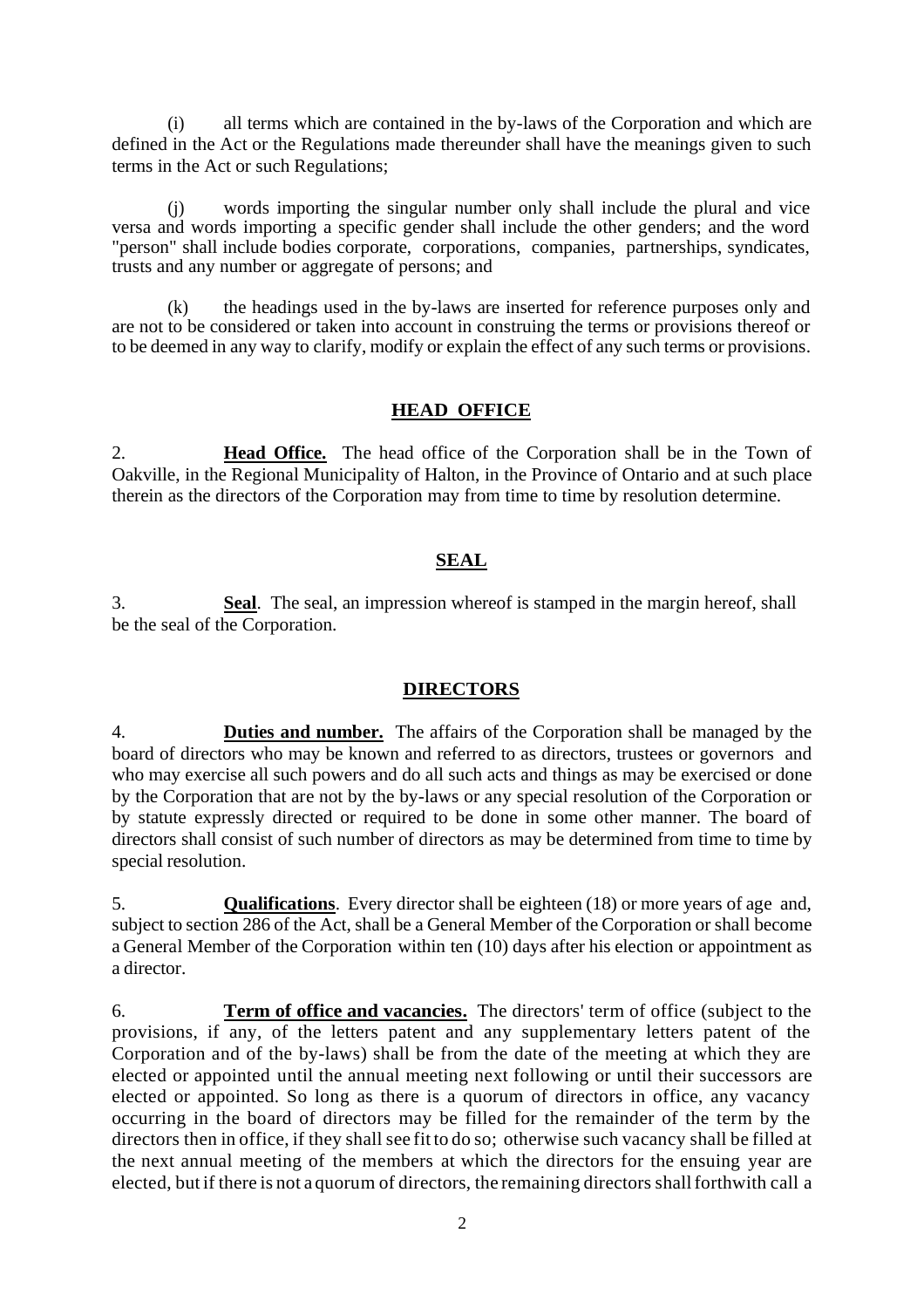meeting of the members to fill the vacancy, and, in default or if there are no directors then in office, the meeting may be called by any General Member. If the number of directors is increased between the terms, a vacancy or vacancies, to the number of the authorized increase, shall thereby be deemed to have occurred, which may be filled in the manner above provided.

7. **Vacation of office.** The office of a director shall ipso facto be vacated: (a) if he does not within ten (10) days after his election or appointment as a director become a General Member, or if he ceases to be a General Member of the Corporation; or (b) if he becomes bankrupt or suspends payment of his debts generally or compounds with his creditors or makes an authorized assignment or is declared insolvent; or (c) if he is found to be a mentally incompetent person or becomes of unsound mind; or (d) if by notice in writing to the Corporation he resigns his office which resignation shall be effective at the time it is received by the Corporation or at the time specified in the notice, whichever is later; or (e) if he dies; or (f) if he is removed from office in accordance with paragraph 8.

8. **Election and removal.** Directors shall be elected yearly by the members in general meeting on a show of hands unless a poll is demanded and if a poll is demanded such election shall be by ballot. The whole board of directors shall retire at the general meeting at which the yearly election of directors is to be made but, subject to the provisions of this bylaw, shall be eligible for re-election; provided always that the members of the Corporation may, by resolution passed by at least two-thirds (2/3) of the votes cast at a general meeting of which notice specifying the intention to pass such resolution has been given, remove any director before the expiration of his term of office and may, by a majority of the votes cast at that meeting, elect any person in his stead for the remainder of his term.

9. **Executive Committee.** There shall be no Executive Committee of the board of directors.

10. **Other Committees.** The board of directors may from time to time appoint or disband such other committees as it may consider desirable, may prescribe their duties and may delegate such duties and authorities (except in respect of such matters as must by law be transacted or performed by the directors or by the directors and the members) as the directors may deem expedient. The directors shall designate one member of each committee, who shall be a director, as its chairperson. The President shall be ex officio a member of all such committees. The said committees may meet for the transaction of business, adjourn and otherwise regulate their meetings as they see fit. Questions arising at any meeting of a committee shall be decided by a majority of votes and in case of an equality of votes the chairperson shall have a second or casting vote.

## **MEETINGS OF DIRECTORS**

11. **Place of meeting.** Meetings of the board of directors may be held either at the head office or at any place within or outside Ontario. Meetings of the board may be held by telephonic or other electronic means if all the directors of the Corporation present at or participating in a meeting consent, a meeting of directors may be held by such telephonic , electronic or other communications facilities as permit all persons participating in the meeting to communicate with each other simultaneously and instantaneously, and a director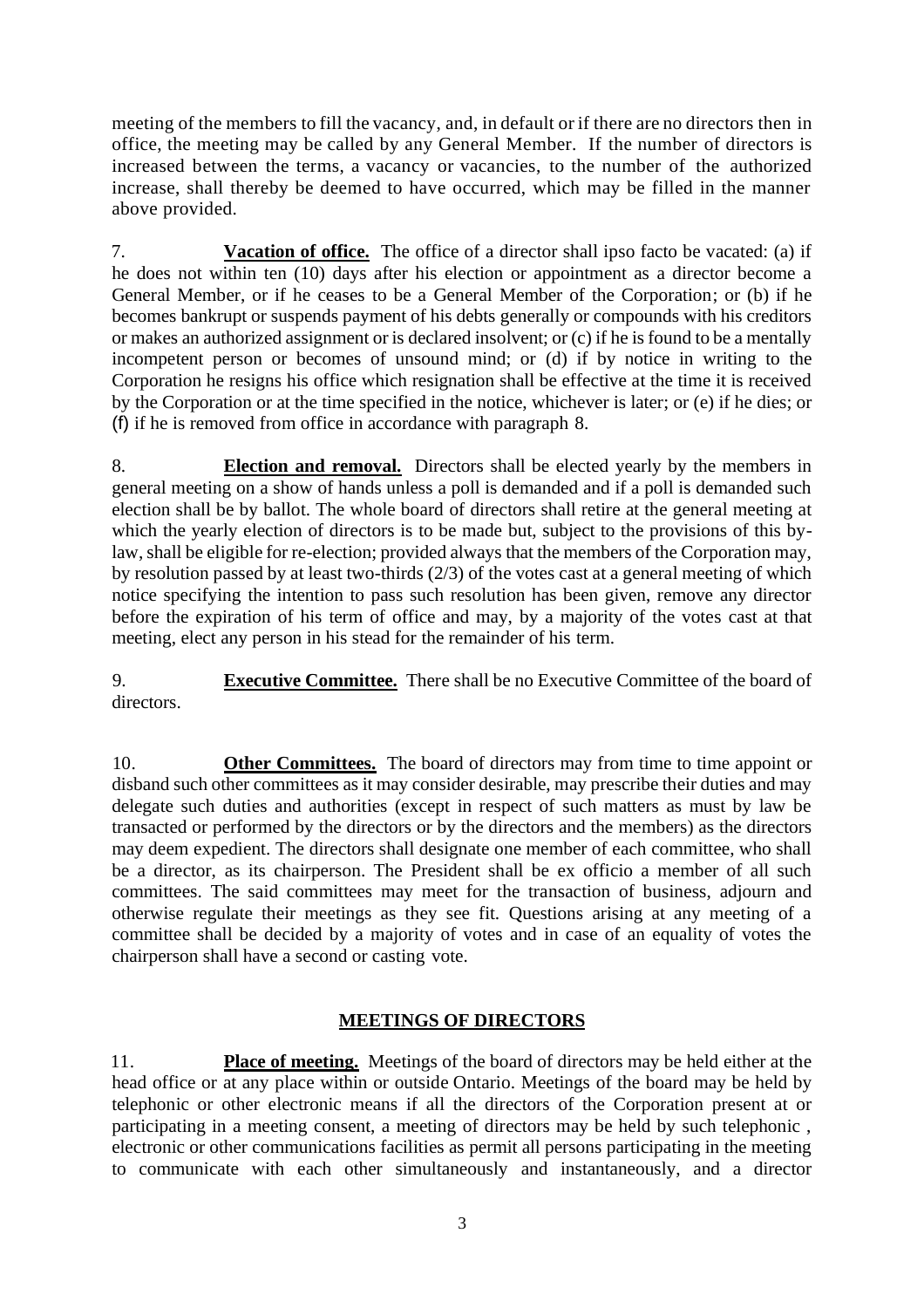participating in the meeting by those means is deemed to be present at the meeting.

12. **Notice.** A meeting of the board of directors may be convened by the Chairperson of the Board (if any and if so authorized by special resolution of the Corporation), a Vice-Chairperson of the Board (if any), the President, a Vice-President who is a director or any two directors at any time and the Secretary, when directed or authorized by any of such officers or any two directors, shall convene a meeting of directors. The notice of any meeting convened as aforesaid need notspecify the purpose of or the business to be transacted at the meeting. Notice of any such meeting shall be served in the manner specified in paragraph 54 of this by-law not less than two (2) days (exclusive of the day on which the notice is delivered or sent but inclusive of the day for which notice is given) before the meeting is to take place; provided always that a director may in any manner and at any time waive notice of a meeting of directors and attendance of a director at a meeting of directors shall constitute a waiver of notice of the meeting except where a director attends a meeting for the express purpose of objecting to the transaction of any business on the grounds that the meeting is not lawfully called; provided further that meetings of directors may be held at any time without notice if all the directors are present (except where a director attends a meeting for the express purpose of objecting to the transaction of any business on the grounds that the meeting is not lawfully called) or if all of the absent directors waive notice before or after the date of such meeting.

If the first meeting of the board of directors following the election of directors by the members is held immediately thereafter, then for such meeting or for a meeting of the board of directors at which a director is appointed to fill a vacancy in the board, no notice shall be necessary to the newly elected or appointed directors or director in order to legally constitute the meeting, provided that a quorum of the directors is present.

13. **Omission of Notice.** The accidental omission to give notice of any meeting of directors to, or the non-receipt of any notice by, any person shall not invalidate any resolution passed or any proceeding taken at such meeting.

14. **Adjournment.** Any meeting of directors may be adjourned from time to time by the chairperson of the meeting, with the consent of the meeting, to a fixed time and place. Notice of any adjourned meeting of directors is not required to be given if the time and place of the adjourned meeting is announced at the original meeting. Any adjourned meeting shall be duly constituted if held in accordance with the terms of the adjournment and a quorum is present thereat. The directors who formed a quorum at the original meeting are not required to form the quorum at the adjourned meeting. If there is no quorum present at the adjourned meeting, the original meeting shall be deemed to have terminated forthwith after its adjournment. Any business may be brought before or dealt with at any adjourned meeting which might have been brought before or dealt with at the original meeting in accordance with the notice calling the same.

15. **Regular meetings.** The board of directors may appoint a day or days in any month or months for regular meetings of the board of directors at a place or hour to be named by the board of directors and a copy of any resolution of the board of directors fixing the place and time of regular meetings of the board of directors shall be sent to each director forthwith after being passed, but no other notice shall be required for any such regular meetings.

16. **Quorum.** The number of directors which shall form a quorum for the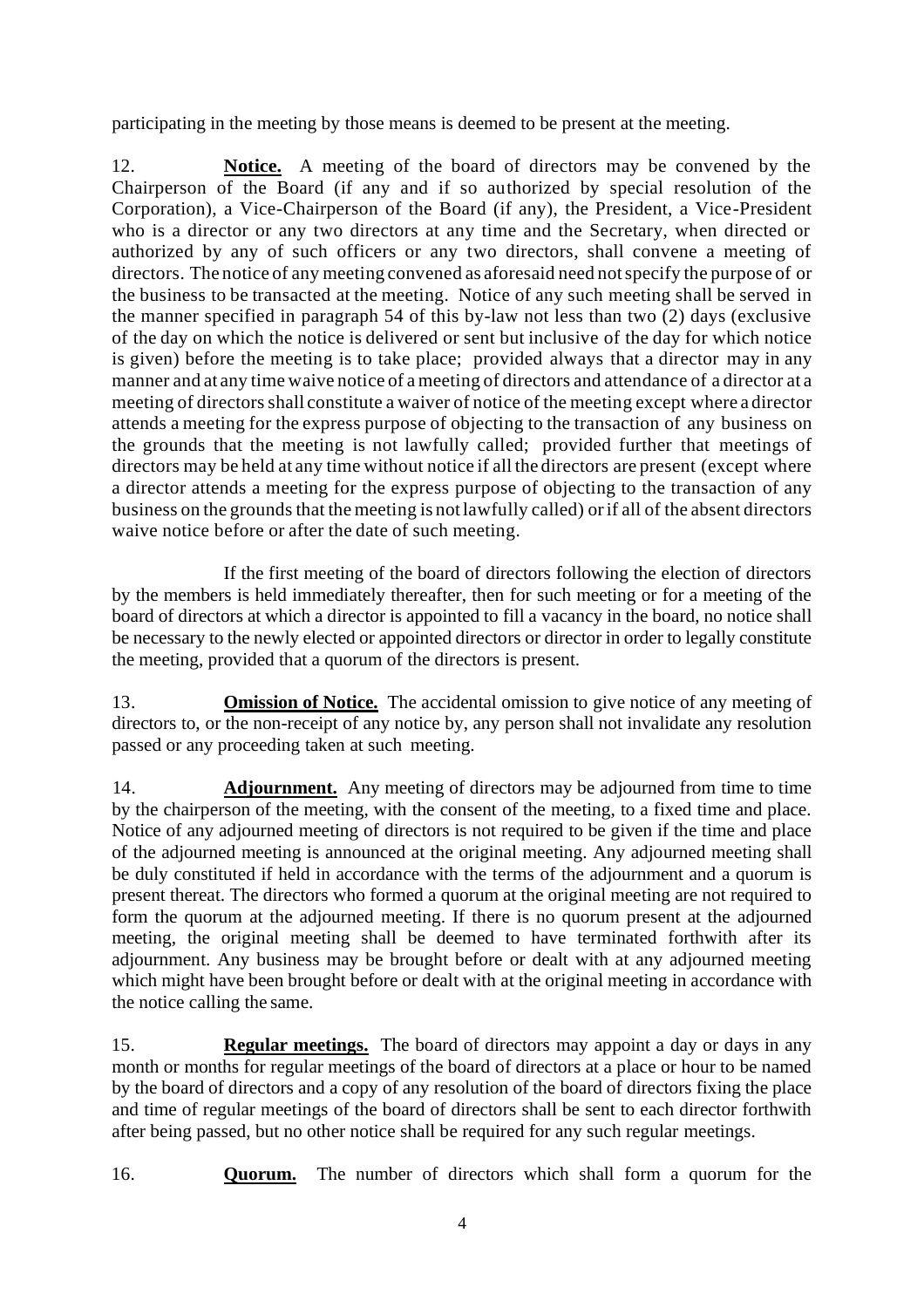transaction of business shall be that which is set out in the letters patent, supplementary letters patent or a special resolution of the Corporation and, in the event of no such provision, a majority of the authorized number of directors shall form a quorum for the transaction of business. Notwithstanding any vacancy among the directors, a quorum of directors may exercise all the powers of directors.

17. **Voting.** Questions arising at any meeting of directors shall be decided by a majority of votes. Every question submitted to any meeting of directors shall be decided by a show of hands, or verbal or visual indication of assent if participating otherwise than in person, unless a poll is demanded, in which latter case such question shall be decided by ballot. In case of an equality of votes the chairperson of the meeting shall have, both on a show of hands and at a poll, a second or casting vote in addition to his or her original vote. At any meeting, unless a poll is demanded, a declaration by the chairperson of the meeting that a resolution has been carried or carried unanimously or by a particular majority or lost or not carried by a particular majority shall be conclusive evidence of the fact.

# **REMUNERATION OF DIRECTORS**

18. **Remuneration of Directors.** The directors shall serve without remuneration and no director shall directly or indirectly receive any profit from his position as such; provided that a director may be reimbursed for reasonable expenses incurred by him in the performance of hisduties.

# **FOR THE PROTECTION OF DIRECTORS AND OFFICERS**

19. **For the Protection of Directors and Officers.** Except as otherwise provided in the Act, no director or officer for the time being of the Corporation shall be liable for the acts, receipts, neglects or defaults of any other director or officer or employee or for joining in any receipt or act for conformity or for any loss, damage or expense happening to the Corporation through the insufficiency or deficiency of title to any property acquired by the Corporation or for or on behalf of the Corporation or for the insufficiency or deficiency of any security in or upon which any of the moneys of or belonging to the Corporation shall be placed out or invested or for any loss or damage arising from the bankruptcy, insolvency or tortious act of any person including any person with whom or which any moneys, securities or effects shall be lodged or deposited or for any loss, conversion, misapplication or misappropriation of or any damage resulting from any dealings with any moneys, securities or other assets belonging to the Corporation or for any other loss, damage or misfortune whatever which may happen in the execution of the duties of his respective office or trust or in relation thereto unless the same shall happen by or through his own wilful neglect or default.

# **INDEMNITIES TO DIRECTORS AND OTHERS**

20. **Indemnities to Directors and Others.** Every director or officer of the Corporation or other person who has undertaken or is about to undertake any liability on behalf of the Corporation or any corporation controlled by it and their heirs, executors and administrators, and estate and effects, respectively, shallfrom time to time and at all times, be indemnified and saved harmless out of the funds of the Corporation, from and against,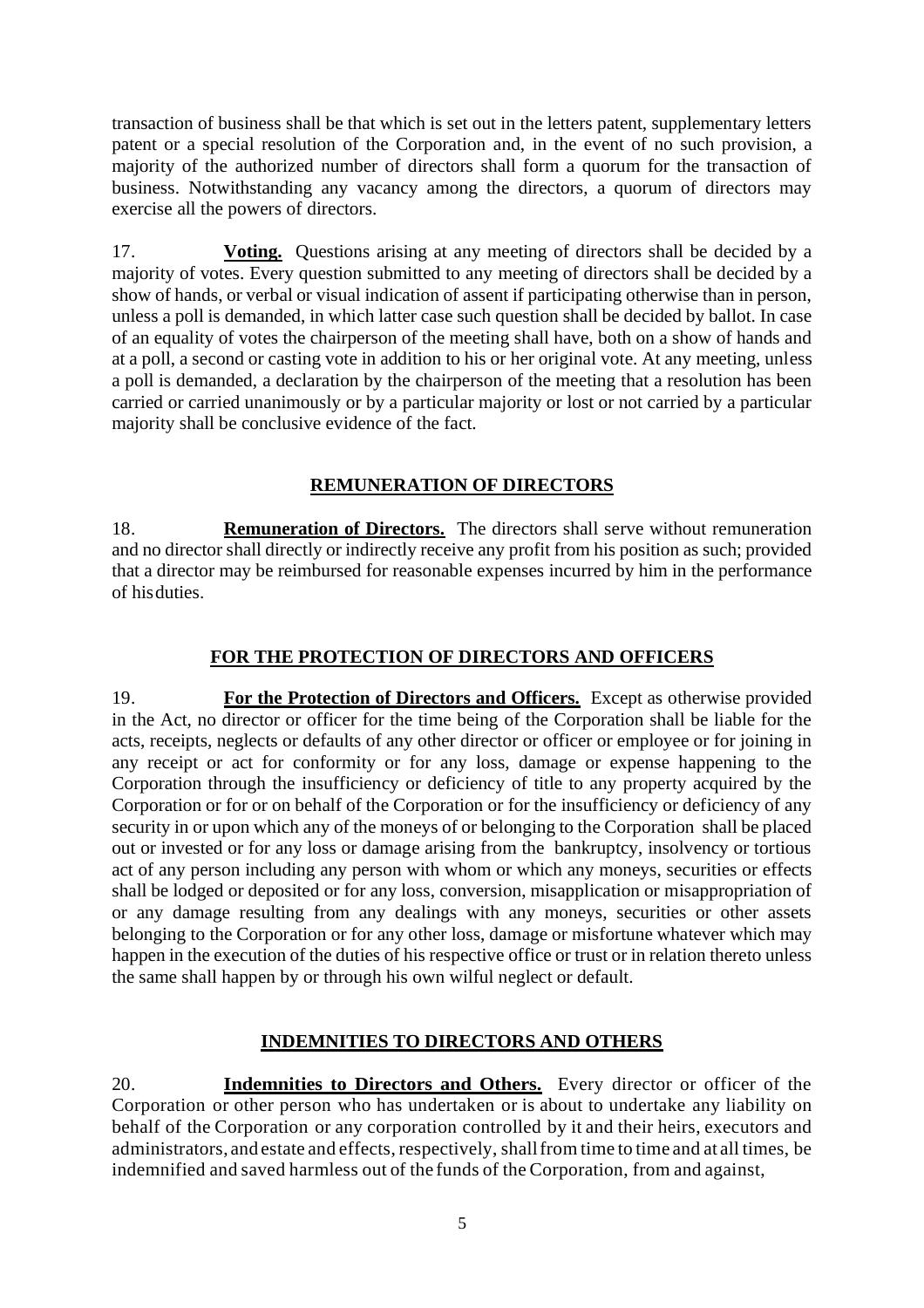- (a) all costs, charges and expenses whatsoever which such director, officer or other person sustains or incurs in or about any action, suit or proceeding that is brought, commenced or prosecuted against him for or in respect of any act, deed matter or thing whatsoever, made, done or permitted by him, in or about the execution of the duties of his office or in respect of any such liability; and
- (b) all other costs, charges and expenses which he sustains or incurs in or about or in relation to the affairs thereof, except such costs, charges or expenses as are occasioned by his own willful neglect or default.

The Corporation shall also indemnify any such person in such other circumstances as the Act or law permits or requires. Nothing in this by-law shall limit the right of any person entitled to indemnity to claim indemnity apart from the provisions of this by-law to the extent permitted by the Act or law.

### **INTERESTED DIRECTOR CONTRACTS**

21. **Conflict of Interest**. A director who is in any way directly or indirectly interested in a contract or proposed contract or in any matter that is under review by OLRA or any other perceived or actual conflict with the Corporation shall make the disclosure required by the Act and these by laws and any Code of Conduct or Guidelines established and approved by the Membership by a majority vote at a duly held meeting to approve such Guidelines. Except as provided by the Act, no such director shall vote on any resolution to approve any such contract or matter. In supplement of and not by way of limitation upon any rights conferred upon directors by section 71 of the Act and specifically subject to the provisions contained in that section and subject to the proviso below, it is declared that no director shall be automatically disqualified by any such office from, or vacate any such office by reason of, holding any office or place of profit under the Corporation or under any corporation in which the Corporation shall be a shareholder or by reason of being otherwise in any way directly or indirectly interested or contracting with the Corporation as vendor, purchaser or otherwise being concerned in any contract or arrangement made or proposed to be entered into with the Corporation in which the director is in any way directly or indirectly interested as vendor, purchaser or otherwise; provided however, that a director may be removed from office as a director or officer pursuant to Section 8 of this By Law if the director has failed to make the disclosure required by this Section or by any Code of Conduct or Guidelines referred to above in this Section. Subject to compliance with the Act and this Section, no contract or arrangement entered into by or on behalf of the Corporation in which any director shall be in any way directly or indirectly interested shall be voided or voidable and no director shall be liable to account to the corporation or any of its members or creditors for any profit realized by or from any such contract or arrangement by reason of any fiduciary relationship.

22. **Submission of Contracts or Transactions to Members for Approval.** The board of directors in its discretion may submit any contract, act or transaction with the Corporation for approval or ratification at any annual meeting of the members or at any general meeting of the members called for the purpose of considering the same and, subject to the provisions of Section 71 of the Act, any such contract, act or transaction that shall be approved or ratified or confirmed by a resolution passed by a majority of the votes cast at any such meeting (unless any different or additional requirement is imposed by the Act or by the Letters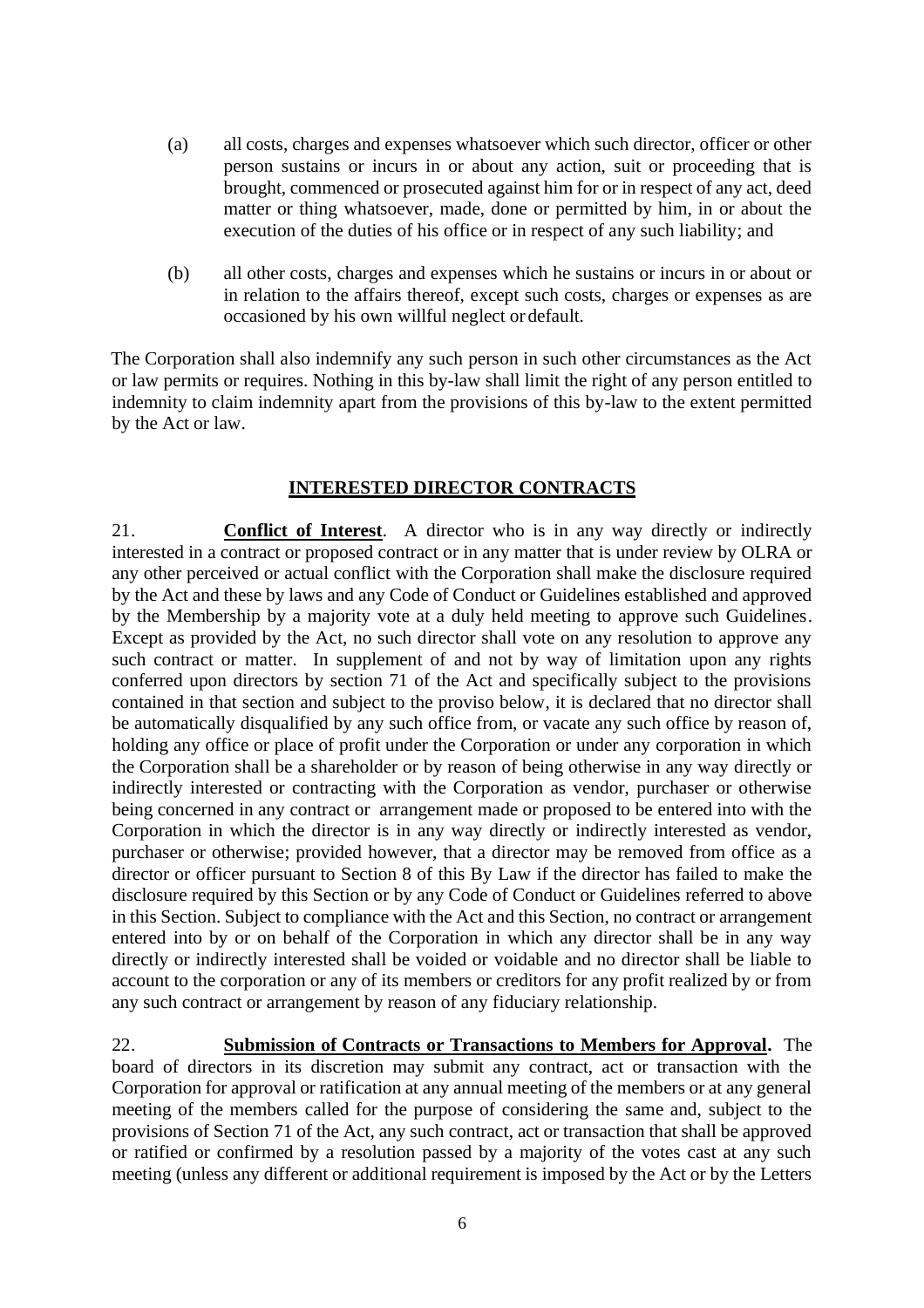Patent) shall be as valid and as binding upon the Corporation and upon all the members as though it had been approved, ratified or confirmed by every member of the Corporation.

## **OFFICERS**

23. **Appointment.** The board of directors shall annually or more often as may be required elect a President and, if authorized by special resolution of the Corporation, a Chairperson of the Board and, if deemed advisable, one or more Vice-Chairpersons of the Board (to which title may be added words indicating seniority or function) from among themselves, and shall appoint a Secretary and if deemed advisable may appoint annually or more often as may be required one or more Vice-Presidents, a Treasurer and one or more Assistant Secretaries and/or one or more Assistant Treasurers. Notwithstanding the foregoing, each incumbent officer shall continue in office until the earlier of (i) his or her resignation, (ii) the appointment of his or her successor, (iii) his or her ceasing to be a director (if so required by this section to be a director) or General Member of the Corporation, and (iv) the meeting at which the directors annually appoint the officers of the Corporation. A director may be appointed to any office of the Corporation but, subject to Section 291 of the Act, none of the said officers except the Chairperson of the Board, a Vice-Chairperson of the Board and the President need be a director of the Corporation. Every officer shall be eighteen (18) or more years of age and shall be a General Member of the Corporation or shall become a General Member of the Corporation within ten (10) days of his election or appointment. Two or more of the aforesaid offices may be held by the same person. The President may also act as the Chairperson of the Board. In case and whenever the same person holds the offices of Secretary and Treasurer he may but need not be known as the Secretary-Treasurer. The board of directors may from time to time appoint such other officers and agents as it shall deem necessary who shall have such authority and shall perform such duties as may from time to time be prescribed by the board of directors.

24. **Remuneration and removal of officers.** The directors may by resolution fix the remuneration (if any) to be paid to the officers of the Corporation who are not directors. All officers, in the absence of agreement to the contrary, shall be subject to removal by resolution of the board of directors at any time, with or without cause.

25. **Powers and duties.** All officers shall sign such contracts, documents or instruments in writing as require their respective signatures and shall respectively have and perform all powers and duties incident to their respective offices and such other powers and duties respectively as may from time to time be assigned to them by the board of directors subject, however, to any special resolution of the Corporation.

26. **Duties of officers may be delegated.** In case of the absence or inability to act of any officer of the Corporation or for any other reason that the board of directors may deem sufficient, the board of directors may delegate all or any of the powers of any such officer to any other officer or to any director for the time being.

27. **Chairperson of the Board.** The Corporation may by special resolution provide for the election by the directors from among themselves of a Chairperson of the Board and define his or her duties, and may assign to the Chairperson of the Board any or all of the duties of the President or other officer of the Corporation.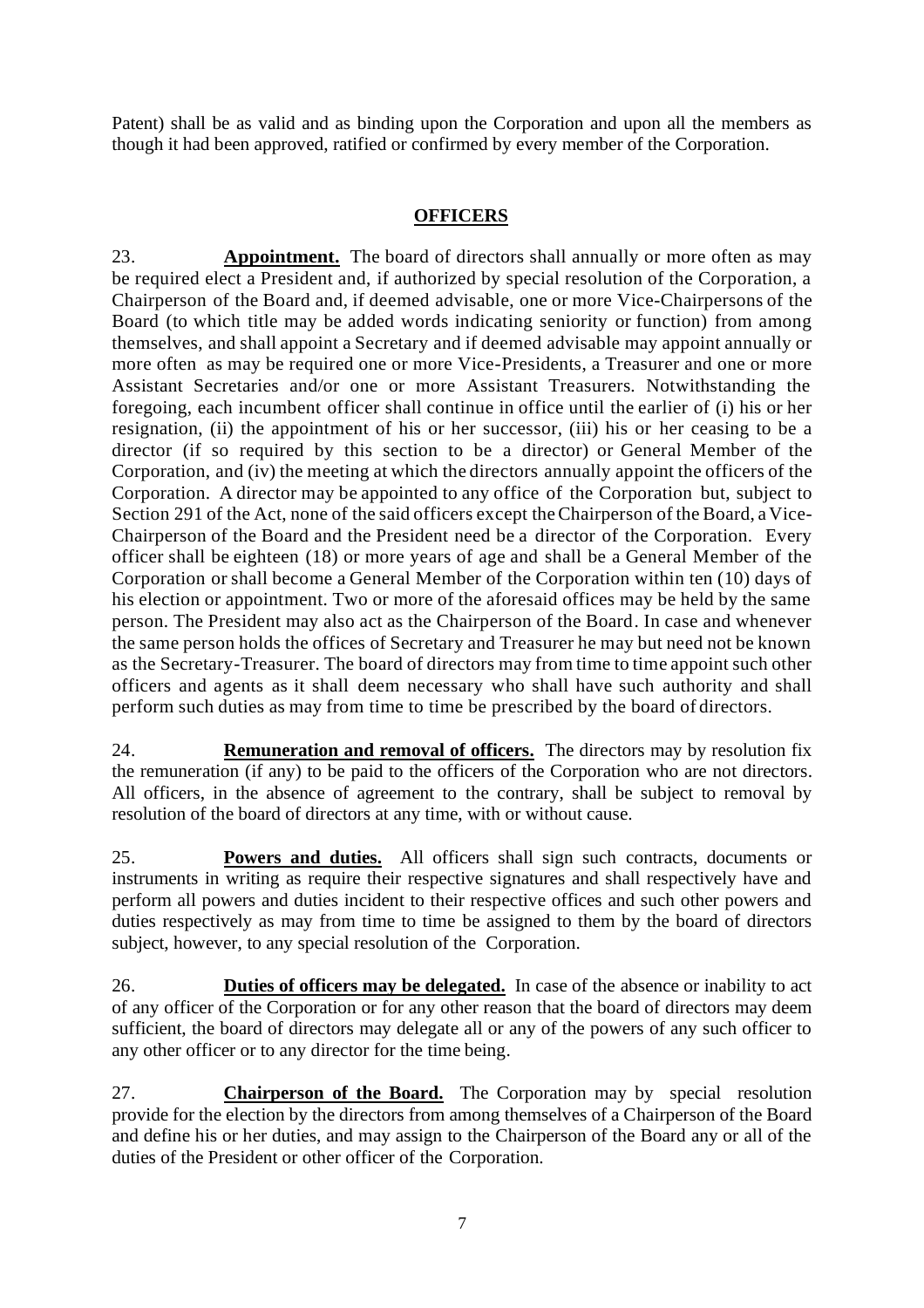28. **Vice-Chairperson of the Board.** The Vice-Chairperson of the Board or, if more than one, the Vice-Chairpersons of the Board, in order of seniority, shall be vested with all the powers and shall perform all the duties of the Chairperson of the Board in the absence or inability or refusal to act of the Chairperson of the Board.

29. **President.** The President shall be the chief executive officer of the Corporation unless otherwise determined by special resolution of the Corporation or resolution of the board of directors. The President shall be a director and shall be vested with and may exercise all of the powers and perform all of the duties of the Chairman in the event there is no Chairman. He or she shall, subject to any special resolution of the Corporation, when present, preside at all meetings of the board of directors, and members of the Corporation.

30. **Vice-President.** The Vice-President or, if more than one, the Vice-Presidents, in order of seniority, shall be vested with all the powers and shall perform all the duties of the Vice-Chairperson or Vice-Chairpersons of the Board in the absence or inability or refusal to act of the Vice-Chairperson or Vice-Chairpersons of the Board; provided, however, that a Vice-President who is not a director shall not preside as chairperson at any meeting of the board of directors or, subject to paragraph 48 of this bylaw, preside at any meeting of members.

31. **Secretary.** The Secretary shall give or cause to be given notices for all meetings of the board of directors or the executive committee, if any, and members when directed to do so and have charge of the minute books of the Corporation and of the documents and registers referred to in Section 300 of the Act.

32. **Treasurer.** Subject to the provisions of any resolution of the board of directors, the Treasurer shall have the care and custody of all the funds and securities of the Corporation and shall deposit the same in the name of the Corporation in such bank or banks or with such depositary or depositaries as the board of directors may direct. He or she shall keep or cause to be kept the books of account and accounting records referred to in Section 302 of the Act. He or she may be required to give such bond for the faithful performance of his or her duties as the board of directors in their uncontrolled discretion may require but no director shall be liable for failure to require any bond or for the insufficiency of any bond or for any loss by reason of the failure of the Corporation to receive any indemnity thereby provided.

33. **Assistant Secretary and Assistant Treasurer.** The Assistant Secretary or, if more than one, the Assistant Secretaries in order of seniority, and the Assistant Treasurer or, if more than one, the Assistant Treasurers in order of seniority, shall respectively perform all the duties of the Secretary and the Treasurer, respectively, in the absence or inability or refusal to act of the Secretary or the Treasurer, as the case may be.

34. **Vacancies.** If the office of any officer of the Corporation shall be or become vacant by reason of death, resignation, disqualification or otherwise, the directors shall, in the case of the President, the Chairperson of the Board, if any, and the Vice-Chairpersons of the Board, if any, elect a person to fill such vacancy and in the case of the Secretary appoint a person to fill such vacancy, and may, in the case of any other office, appoint a person to fill such vacancy.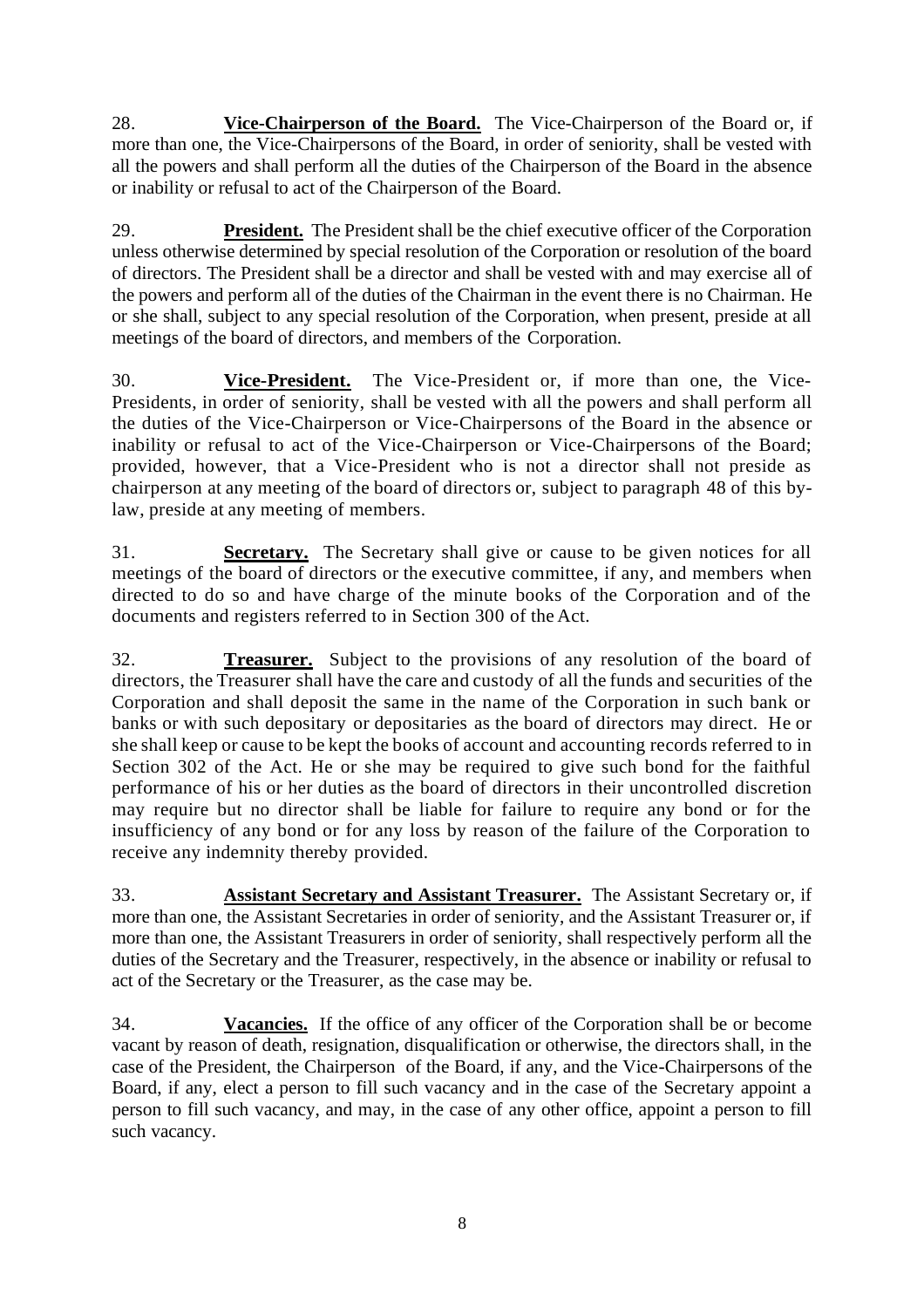#### **MEMBERS**

35. **Membership.** Subject as hereinafter provided, the members of the Corporation are those individuals who at the effective date hereof are members or whose admission to membership is provided for in this by-law and, in any case, whose membership in the Corporation is maintained, the whole subject to and in accordance with the provisions of the by-laws of the Corporation from time to time in force.

36. **Classes of Members.** The membership of the Corporation shall be divided into the following classes which have attached thereto the terms and conditions hereinafter set forth:

- (i) General Members;
- (ii) MURB Members; and
- (iii) Honourary Members.

37. **General Members.** General Members are those individuals who are Members at the date of the coming into force of this by-law and such individuals who are admitted as General Members thereafter in accordance with the by-laws of the Corporation.

The board of directors may from time to time by resolution admit other individuals as General Members upon the application of such individuals for membership as such and the payment of such membership fees or dues as are determined from time to time by the directors of the Corporation.

In order to be eligible for admission as a General Member of the Corporation, the prospective General Member must be an individual of at least 18 years of age who resides in a dwelling other than a MURB situate within the OLRA Residential Area. If any General Member should cease to reside in any such dwelling situate within the OLRA Residential Area, such individual shall, by virtue thereof, forthwith cease to be a General Member of the Corporation, but such individual shall remain liable to pay any fees, dues, assessments or other amounts then payable by such individual to the Corporation. Notwithstanding the foregoing, a prospective General Member may reside in a MURB situate within the OLRA Residential Area provided that the board of directors of the Corporation is satisfied that such prospective General Member has been duly elected or appointed by the MURB Members resident within such MURB to represent the interests of such MURB Members, and provided further that the membership of any such individual as a General Member of the Corporation shall cease forthwith upon the Corporation receiving a written notice, signed by such General Member or by a majority of the MURB Members resident within such MURB, notifying the Corporation that such General Member no longer represents the interests of such MURB Members.

The Secretary of the Corporation shall notify the General Members of the fees, dues, assessments or other amounts at any time payable by them and, if they are not paid within 60 days from the date of such notice, the General Members in default shall, without prejudice to their continuing obligation to pay such fees, dues, assessments or other amounts, thereupon automatically cease to be General Members of the Corporation. Any such defaulting former member, on payment of all unpaid fees, dues, assessments or other amounts, may in the discretion of the board of directors of the Corporation be reinstated as a General Member of the Corporation. The board of directors of the Corporation shall have, in its sole discretion, the power to waive or reduce any fee, due assessment or other amount payable by any General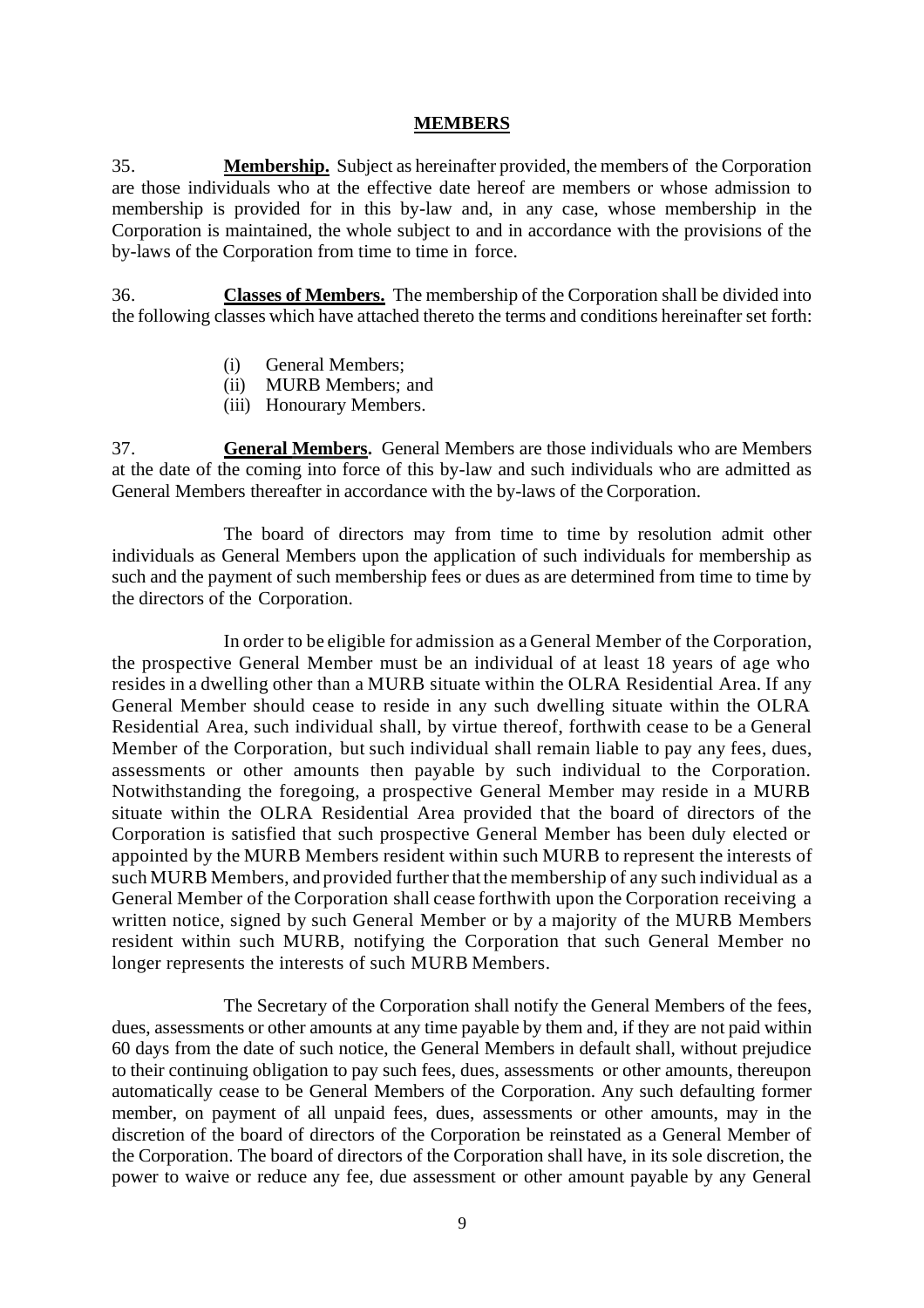Member in special circumstances.

Each General Member shall be entitled to receive notice of and to attend any meeting of members of the Corporation and shall be entitled to exercise one (1) vote in respect of any matter or thing voted upon thereat.

38. **MURB Members.** The board of directors may from time to time by resolution admit an individual as a MURB Member of the Corporation upon the application of such individual for membership as such and the payment of such membership fees or dues as are determined from time to time by the directors of the Corporation.

In order to be eligible for admission as a MURB Member of the Corporation, the prospective MURB Member must be an individual of at least 18 years of age who resides in a MURB situate within the OLRA Residential Area. If any MURB Member should cease to reside in any MURB situate within the OLRA Residential Area, such individual shall, by virtue thereof, forthwith cease to be a MURB Member of the Corporation, but such individual shall remain liable to pay any fees, dues, assessments or other amounts then payable by such individual to the Corporation. Notwithstanding the foregoing, should any such MURB Member move from a MURB to take up residence in a dwelling situate within theOLRA Residential Area other than in a MURB, upon payment of all such unpaid fees, dues, assessments and other amounts, and upon payment of any fees or dues payable by General Members for the then current year, such former MURB Member shall be entitled to become, and the board of directors of the Corporation shall admit such former MURB Member as, a General Member.

Each MURB Member shall be entitled to receive notice of and to attend any meeting of members of the Corporation, but shall not be entitled to vote on any matter or thing voted upon thereat.

39. **Honourary Members**. The board of directors may from time to time by resolution admit persons as Honourary Members of the Corporation if in the opinion of the directors such persons have rendered outstanding contribution or service to the Corporation or would provide credibility or stature to the Corporation or would be in a position to assist the Corporation in furtherance of its objects. The membership of an Honourary Member shall continue for the period determined by the board of directors at the time of such Honourary Member's admission as such as aforesaid, provided that such period may be extended by further resolution of the board of directors passed at any time during the currency of such Honourary Member's membership period, and so on from time to time. Nothing herein shall preclude an Honourary Member from also being a General Member of the Corporation.

Honourary Members shall be exempt as such from the payment of fees and dues to the Corporation.

Honourary Members shall be entitled to receive notice of and to attend any meeting of members of the Corporation, and shall be entitled as such to exercise one (1) vote in respect of any matter or thing voted upon thereat, provided that an Honourary Member who is also a General Member shall be entitled to vote on any particular matter or thing either as such Honourary Member or as such General Member but not as both.

40. **Resignation.** Members may resign by resignation in writing which shall be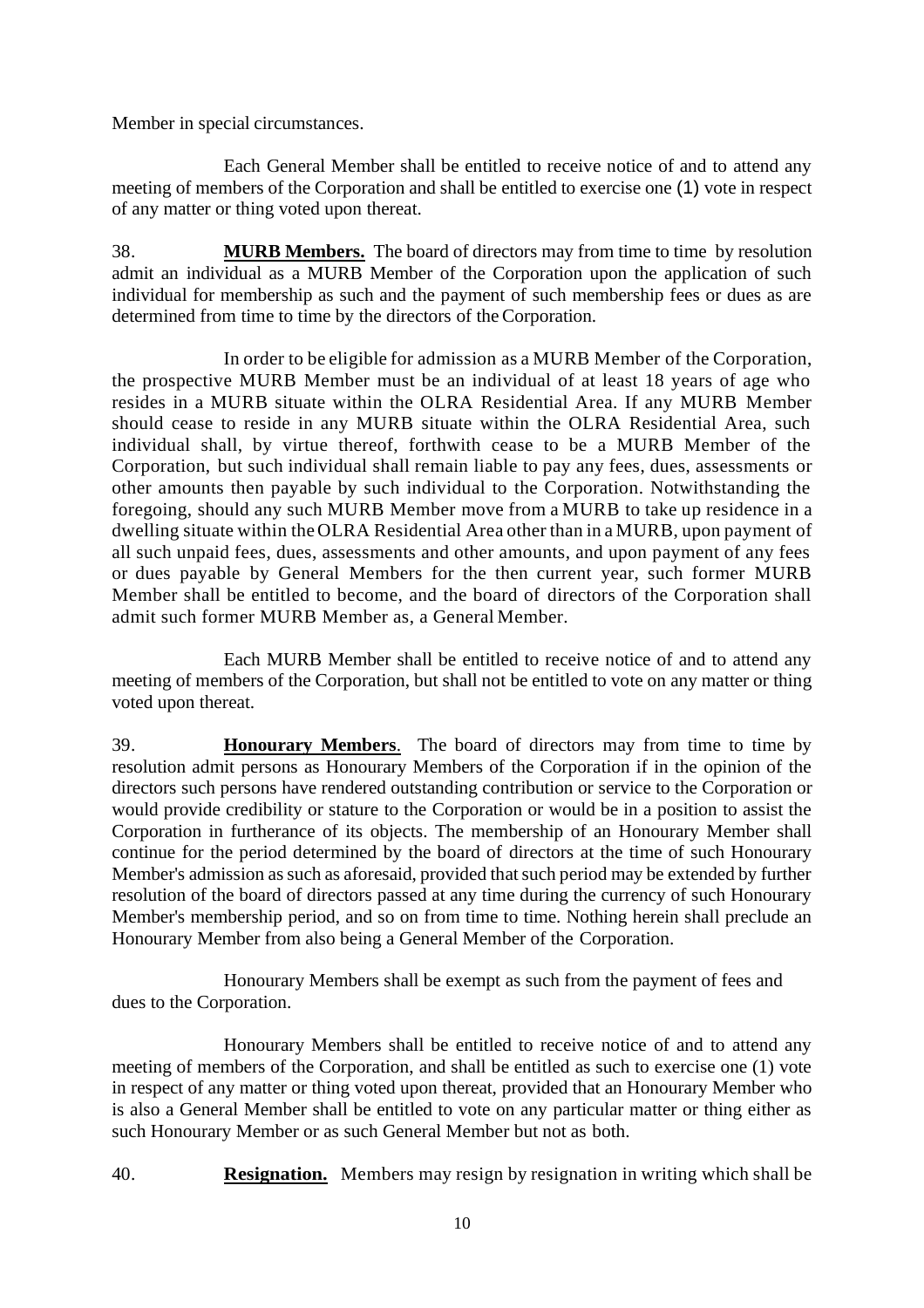effective from acceptance thereof by the board of directors. Notwithstanding any such resignation, a former member shall remain liable for payment of any fees, dues, assessments or other amounts payable by such former member on the date of acceptance of such resignation by the board of directors of the Corporation.

41. **Termination of Membership.** The interest of a member in the Corporation is not transferable and lapses and ceases to exist upon death or dissolution or when his or her period of membership expires (if any) or when he or she ceases to be a member by resignation or otherwise in accordance with the by-laws; provided always that the members of the Corporation may, by resolution passed by at least two-thirds (2/3) of the votes cast at a general meeting of which notice specifying the intention to pass such resolution has been given, terminate the membership of any General Member, MURB Member or Life Member of the Corporation.

42. **Membership Dues.** Members shall be notified in writing of the membership fees at any time payable by them and, if any are not paid within one (1) calendar month of the membership renewal date, as the case may be, the members in default shall thereupon cease to be members of the Corporation.

# **MEMBERS' MEETINGS**

43. **Annual Meeting.** Subject to compliance with Section 293 of the Act, the annual meeting of the members shall be held at any place within Ontario on such day in each year and at such time as the directors may by resolution determine or, in the absence of such determination, at the place where the head office of the Corporation islocated. Should there be public health reasons or other government emergency orders which materially limit the ability or safety to hold members meetings in person , a meeting of the members may be held by telephonic or electronic means that allow for appropriate interaction and feedback from members on the business of the meeting , and a member, who through those means, votes at the meeting or establishes a communication link to the meeting is deemed the to be present at the meeting.

44. **General Meetings.** Other meetings of the members may be convened by order of the Chairperson of the Board (if any and if so authorized by special resolution of the Corporation), a Vice-Chairperson of the Board (if any), the President, or a Vice-President who is a director and General Member, or by the board of directors, at any date and time and at any place within Ontario or, in the absence of such determination, at the place where the head office of the Corporation islocated. The board of directors shall call a general meeting of members on written requisition of not less than one-tenth of the members. Should there be public health reasons or other government emergency orders which materially limit the ability or safety to hold members meetings in person , a meeting of the members may be held by telephonic or electronic means that allow for appropriate interaction and feedback from members on the business of the meeting , and a member, who through those means, votes at the meeting or establishes a communication link to the meeting is deemed the to be present at the meeting.

45. **Notice.** A written notice stating the day, hour and place of meeting and the general nature of the business to be transacted shall be given by serving such notice on each member entitled to notice of such meeting and to the auditor of the Corporation in the manner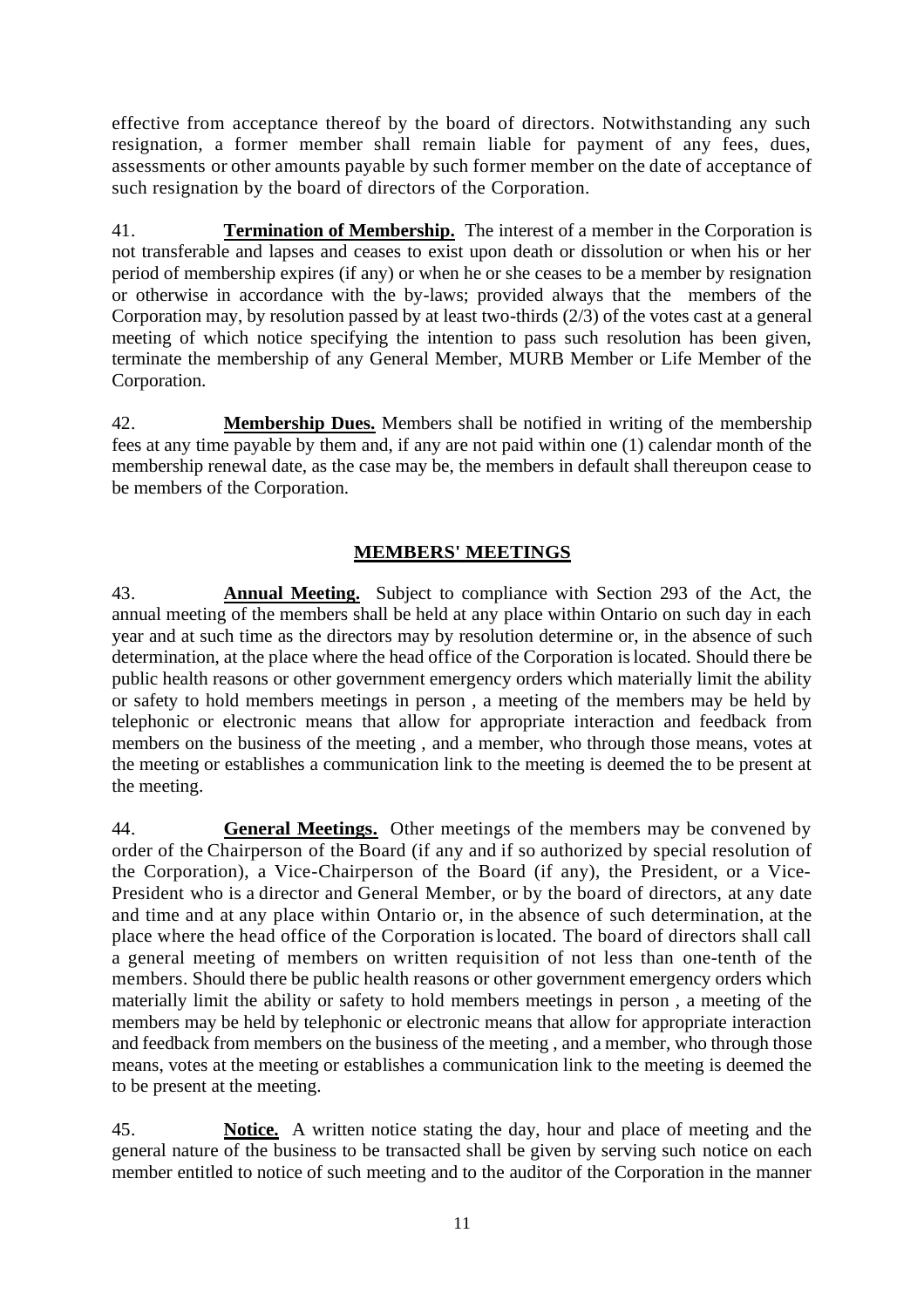specified in paragraph 54 of this by-law not less than ten (10) days (exclusive of the day of mailing or sending and of the day for which notice is given) before the date of the meeting; provided, however, that if the objects of the Corporation are exclusively for charitable purposes, it is sufficient notice of any meeting of members if notice is given at least once a week for two (2) consecutive weeks next preceding the meeting in a newspaper or newspapers circulated in the municipality or municipalities in which the majority of members reside as shown by their addresses on the books of the Corporation.

46. **Waiver of Notice**. A member and any other person entitled to attend a meeting of members may in any manner waive notice of a meeting of members and attendance of any such person at a meeting of members shall constitute a waiver of notice of the meeting except where such person attends a meeting for the express purposes of objecting to the transaction of any business on the grounds that the meeting is not lawfully called.

47. **Omission of notice.** The accidental omission to give notice of any meeting or any **irregularity** in the notice of any meeting or the non-receipt of any notice by any member or members or by the auditor of the Corporation shall not invalidate any resolution passed or any proceedings taken at any meeting of members.

48. **Votes.** Every question submitted to any meeting of members shall be decided in the first instance by a show of hands ( either in person or by electronic or other technological means ) and in the case of an equality of votes the chairperson of the meeting shall both on a show of hands and at a poll have a second or casting vote in addition to the vote or votes to which he orshe may be otherwise entitled.

No member shall be entitled either in person or by proxy to vote at meetings of members of the Corporation unless he or she has paid all fees, dues, assessments and other amounts, if any, then payable by him or her.

At any meeting unless a poll is demanded a declaration by the chairperson of the meeting that a resolution has been carried or carried unanimously or by a particular majority or lost or not carried by a particular majority shall be conclusive evidence of the fact.

A poll may be demanded either before or after any vote by show of hands by any person entitled to vote at the meeting. If at any meeting a poll is demanded on the election of a chairperson or on the question of adjournment it shall be taken forthwith without adjournment. If at any meeting a poll is demanded on any other question or as to the election of directors, the vote shall be taken by ballot in such manner and either at once, later in the meeting or after adjournment as the chairperson of the meeting directs. The result of a poll shall be deemed to be the resolution of the meeting at which the poll was demanded. A demand for a poll may bewithdrawn.

49. **Chairperson of the Meeting.** In the event that the Chairperson of the Board, if any, is, by special resolution of the Corporation, entitled or required to act as chairperson of the meeting and is absent, the Vice-Chairperson or Vice-Chairpersons of the Board, if any, are absent, the President is absent and there is no Vice-President present who is a director and a General Member, the persons who are present and entitled to vote shall choose another director as chairperson of the meeting and if no director is present or if all the directors present decline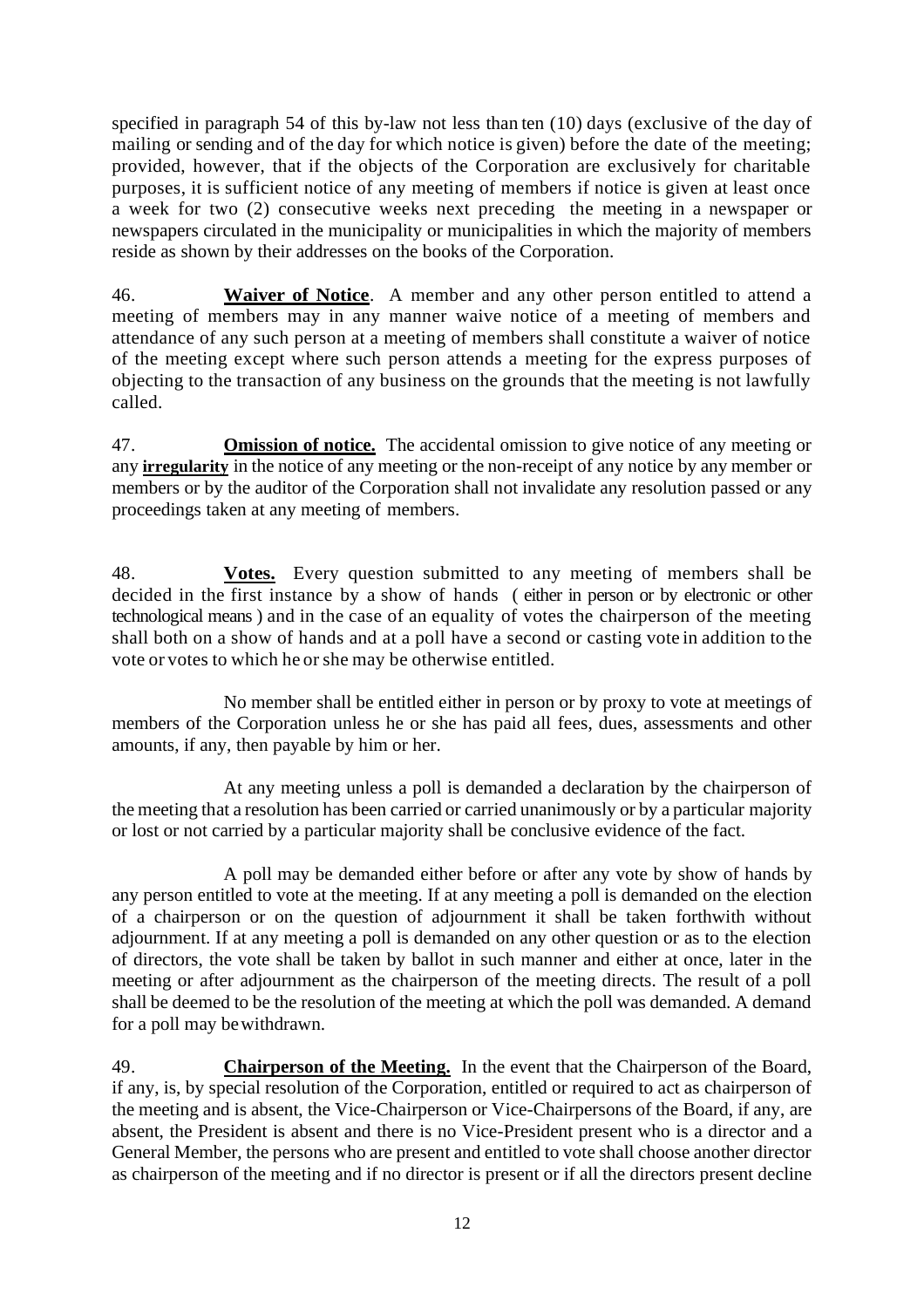to take the chair then the persons who are present and entitled to vote shall choose one of their number to be chairperson.

50. **Proxies.** Votes at meetings of the members may be given either personally or by proxy or, m the case of a member who is a body corporate or association, by an individual authorized by a resolution of the board of directors or governing body of the body corporate or association to represent it at meetings of members of the Corporation. At every meeting at which he is entitled to vote, every member and/or person appointed by proxy to represent one or more members and/or individual so authorized to represent a member who is present in person shall have one vote on a show of hands. Upon a poll and subject to the provisions, if any, of the letters patent or supplementary letters patent of the Corporation, every member who is entitled to vote at the meeting and is present in person or represented by an individual so authorized shall have one vote and every person appointed by proxy shall have one vote for each member who is entitled to vote at the meeting and is represented by such proxyholder.

A proxy shall be executed by the member or his attorney duly authorized in

writing.

A person appointed by proxy need not be a member.

Subject to the provisions of the Act and the Regulations, a proxy may be in the following form:

| The undersigned member of ________________                                                                                           |  |                                        | hereby appoints |
|--------------------------------------------------------------------------------------------------------------------------------------|--|----------------------------------------|-----------------|
|                                                                                                                                      |  | or failing him, of as the proxy of the |                 |
| undersigned to attend and act at the _____________ meeting of the members of the said                                                |  |                                        |                 |
| Corporation to be held on the $\frac{1}{\sqrt{2}}$ day of $\frac{1}{\sqrt{2}}$ , 19 $\frac{1}{\sqrt{2}}$ , and at any adjournment or |  |                                        |                 |
| adjournments thereof in the same manner, to the same extent and with the same power as if                                            |  |                                        |                 |
| the undersigned were present at the said meeting or such adjournment or adjournments                                                 |  |                                        |                 |
| thereof                                                                                                                              |  |                                        |                 |

**DATED** the \_\_\_\_\_\_\_\_\_\_ of\_\_\_\_\_\_\_\_\_\_\_\_\_\_\_, \_\_\_\_.

Signature of Member

The directors may from time to time make regulations regarding the lodging of proxies at some place or places other than the place at which a meeting or adjourned meeting of members is to be held and for particulars of such proxies to be cabled or telegraphed or sent by telex or telecopy or in writing before the meeting or adjourned meeting to the Corporation or any agent of the Corporation for the purpose of receiving such particulars and providing that proxies so lodged may be voted upon as though the proxies themselves were produced at the meeting or adjourned meeting and votes given in accordance with such regulations shall be valid and shall be counted. The chairperson of any meeting of members may, subject to any regulations made as aforesaid, in his or her discretion accept telegraphic or cable or telex or telecopy or written communication asto the authority of any person claiming to vote on behalf of and to represent a member notwithstanding that no proxy conferring such authority has been lodged with the Corporation, and any votes given in accordance with such telegraphic or cable or telex or written communication accepted by the chairperson of the meeting shall be valid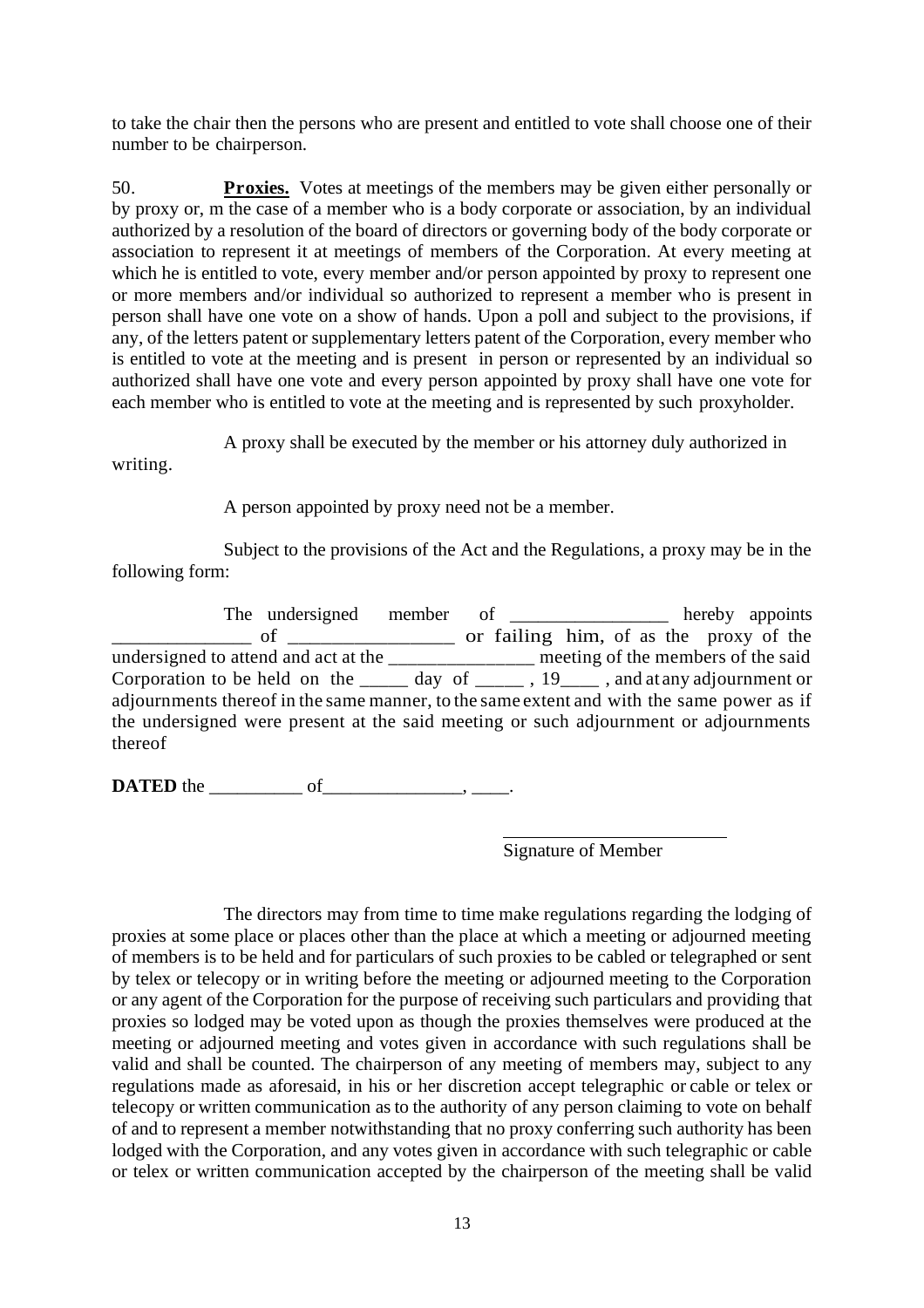and shall be counted.

51. **Adjournment.** The chairperson of any meeting may with the consent of the meeting adjourn the same from time to time to a fixed time and place and no notice of such adjournment need be given to the members. Any business may be brought before or dealt with at any adjourned meeting which might have been brought before or dealt with at the original meeting in accordance with the notice calling the same.

52. **Quorum.** The presence of two General Members in person , or deemed to be present pursuant to section 43 or section 44, or represented by proxy and each entitled to vote thereat shall be a quorum of any meeting of members for the choice of a chairperson and the adjournment of the meeting; for all other purposes the presence of seven General Members in person , or deemed to be present pursuant to section 43 or section 44, or represented by proxy and entitled to vote thereat shall be necessary to constitute a quorum. No business shall be transacted at any meeting unless the requisite quorum be present at the commencement of business.

## **VOTING SHARES AND SECURITIES**

53. **Voting Shares and Securities.** All of the shares or other securities carrying voting rights of any company or corporation held from time to time by the Corporation may be voted at any and all meetings of shareholders, bondholders, debenture holders or holders of other securities (as the case may be) of such company or corporation and in such manner and by such person or persons as the board of directors of the Corporation shall from time to time determine. The duly authorized signing officers of the Corporation may also from time to time execute and deliver for and on behalf of the Corporation proxies and/or arrange for the issuance of voting ce1tificates and/or other evidence of the right to vote in such names as they may determine without the necessity of a resolution or other action by the board of directors.

## **NOTICES**

54. **Service.** Any notice or other document required by the Act, the Regulations, the letters patent, supplementary letters patent (if any) or the by-laws to be sent to any member or director or to the auditor shall be delivered personally or sent by prepaid mail or by telegram or cable or telex or telecopy or by email to any such member or director at his latest address or email address as shown in the records of the Corporation and to the auditor at his business address, or if no address or email address be given therein then to the last address or email address of such member or director known to the Secretary provided always that notice may be waived or the time for the notice may be waived or abridged at any time with theconsent in writing of the person entitled thereto.

55. **Signature to notices.** The signature of any director or officer of the Corporation to any notice or document to be given by the Corporation may be written, stamped, typewritten or printed or partly written, stamped, typewritten or printed.

56. **Computation of time.** Where a given number of days' notice or notice extending over a period is required to be given under the by-laws, letters patent or supplementary letters patent of the Corporation the day of service or posting of the notice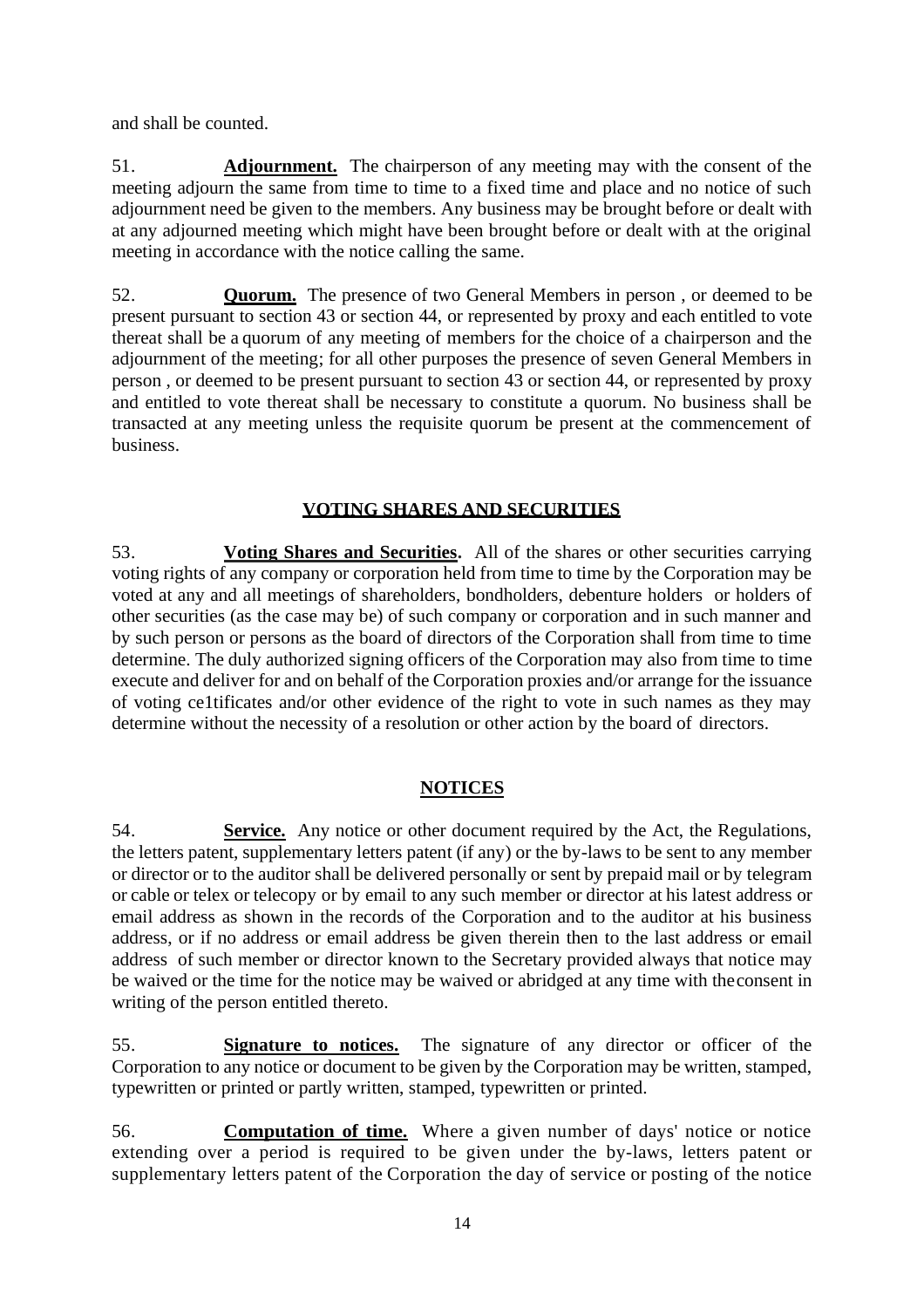shall not, unless it is otherwise provided, be counted in such number of days or other period.

57. **Proof of service.** With respect to every notice or other document sent by post it shall be sufficient to prove that the envelope or wrapper containing the notice or other document was properly addressed as provided in paragraph 54 of this by-law and put into a Post Office or into a letter box. A certificate of an officer of the Corporation in office at the time of the making of the certificate as to facts in relation to the sending or delivery of any notice or other document to any member, director, officer or auditor or publication of any notice or other document shall be conclusive evidence thereof and shall be binding on every member, director, officer or auditor of the Corporation as the case may be.

## **CHEQUES, DRAFTS, NOTES, ETC.**

58. **Cheques, Drafts. Notes, Etc.** All cheques, drafts or orders for the payment of money and all notes and acceptances and bills of exchange shall be signed by such officer or officers or person or persons, whether or not officers of the Corporation, and in such manner as the board of directors may from time to time designate by resolution.

# **CUSTODY OF SECURITIES**

59. **Custody of Securities.** All shares and securities owned by the Corporation shall be lodged (in the name of the Corporation) with a chartered bank or a trust company or in a safety deposit box or, if so authorized by resolution of the board of director , with such other depositaries or in such other manner as may be determined from time to time by the board of directors.

All share certificates, bonds, debentures, notes or other obligations belonging to the Corporation may be issued or held in the name of a nominee or nominees of the Corporation (and if issued or held in the names of more than one nominee shall be held in the names of the nominees jointly with the right of survivorship) and shall be endorsed m blank with endorsement guaranteed in order to enable transfer to be completed and registration to be effected.

# **EXECUTION OF INSTRUMENTS**

60. **Execution of Instruments.** Contracts, documents or instruments in writing requiring the signature of the Corporation may be signed by

- (a) any one of the Chairperson of the Board (if any), a Vice-Chairperson of the Board (if any), the President or a Vice-President together with any one of the Secretary or the Treasurer;
- (b) any two directors; or
- (c) any one of the aforementioned officers together with any one director;

and all contracts, documents and instruments in writing so signed shall be binding upon the Corporation without any further authorization or formality. The board of directors shall have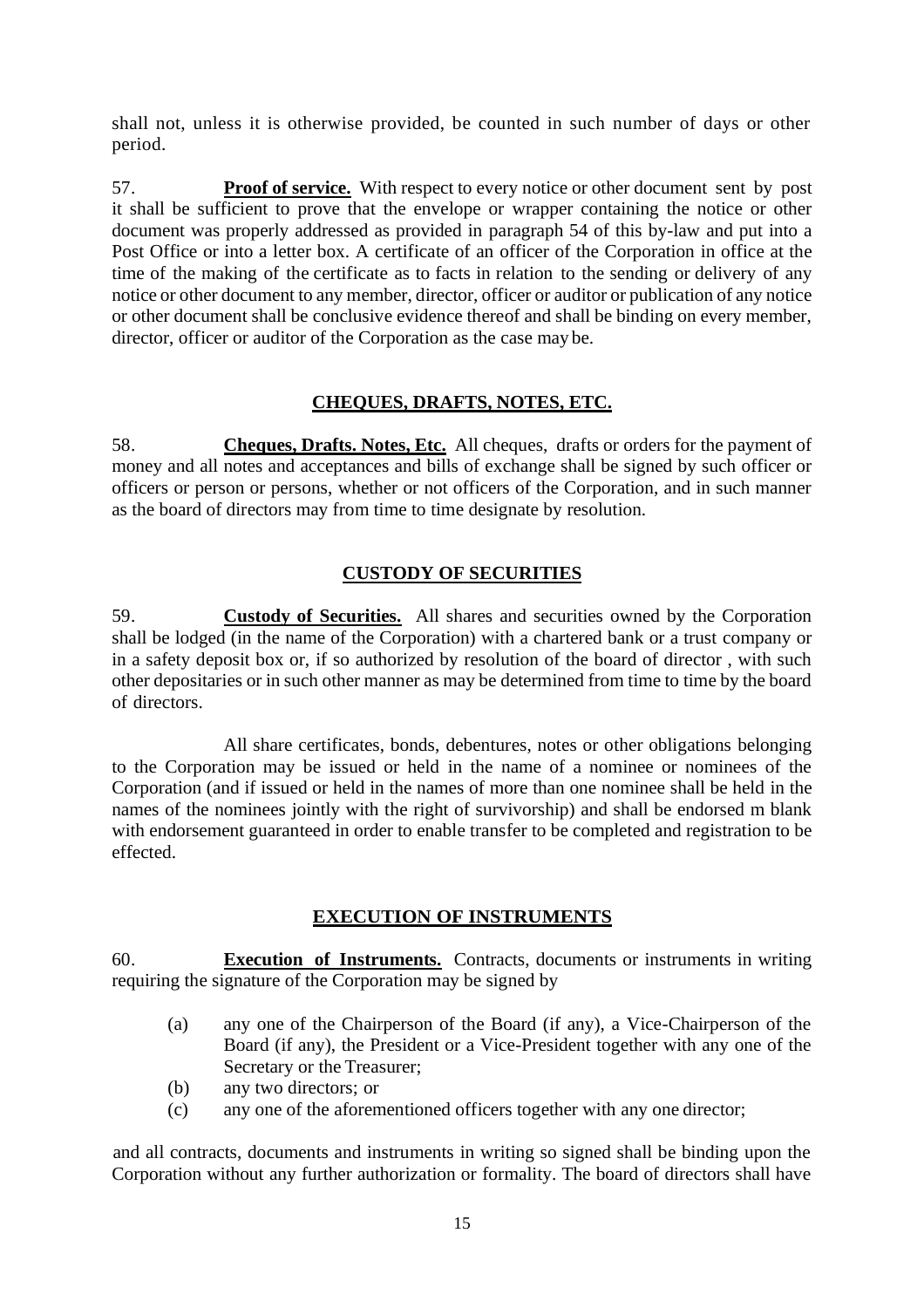power from time to time by resolution to appoint any officer or officers or any person or persons on behalf of the Corporation either to sign contracts, documents and instruments in writing generally or to sign specific contracts, documents or instruments in writing.

The seal of the Corporation may when required be affixed to contracts, documents and instruments in writing signed as aforesaid or by any officer or officers, person or persons, appointed as aforesaid by resolution of the board of directors.

The term "contracts, documents or instruments in writing" as used in this bylaw shall include deeds, mortgages, hypothecs, charges, conveyances, transfers and assignments of property real or personal, immovable or movable, agreements, releases, receipts and discharges for the payment of money or other obligations, conveyances, transfers and assignments of shares, share warrants, stocks, bonds, debentures or other securities and all paper writings.

In particular without limiting the generality of the foregoing

- (d) any one of the Chairperson of the Board (if any), a Vice-Chairperson of the Board (if any), the President or a Vice-President together with any one of the Secretary or the Treasurer;
- (e) any two directors; or
- (f) any one of the aforementioned officers together with any one director;

shall have authority to sell, assign, transfer, exchange, convert or convey any and all shares, stocks, bonds, debentures, rights, warrants or other securities owned by or registered in the name of the Corporation and to sign and execute (under the seal of the Corporation or otherwise) all assignments, transfers, conveyances, powers of attorney and other instruments that may be necessary for the purpose of selling, assigning, transferring, exchanging, converting or conveying any such shares, stocks, bonds, debentures, rights, warrants or other securities.

## **FINANCIAL YEAR**

61. **Financial Year.** The financial year of the Corporation shall terminate on the 31st day of December in each year or on such other date as the directors may from time to time by resolution determine

## **DISSOLUTION**

62. **Disposition on Dissolution.** Without prejudice to the provisions of the letters patent and supplementary letters patent of the Corporation, but for greater certainty, it is hereby provided that upon the dissolution of the Corporation and after the payment of all its debts and liabilities the remaining property of the Corporation shall be distributed or disposed of to charitable organizations or to organizations whose objects are beneficial to the community. This paragraph 62 shall not be effective unless and until this by-law has been confirmed by at least two-thirds (2/3) of the votes cast at a general meeting of the members duly called for that purpose.